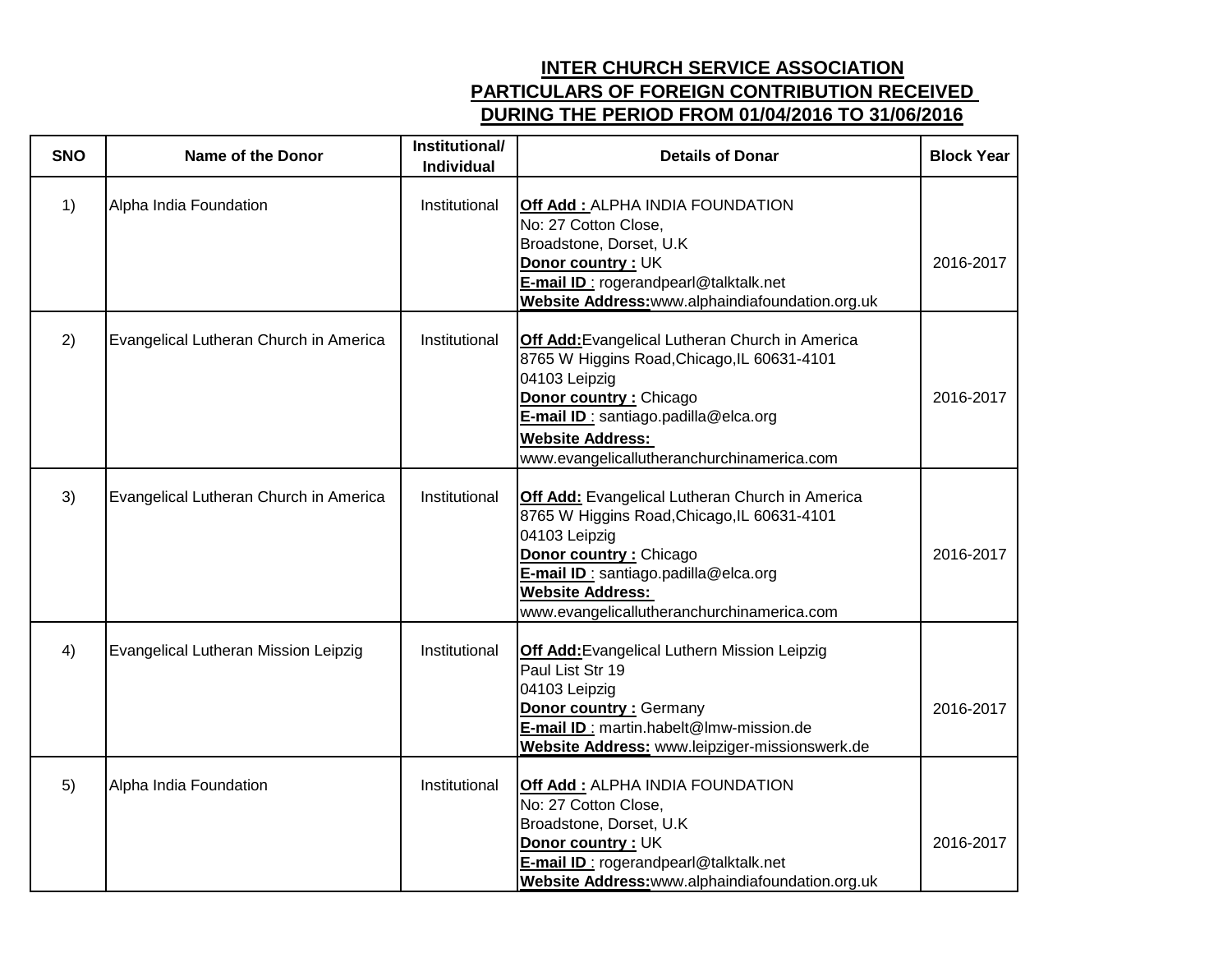## **INTER CHURCH SERVICE ASSOCIATION PARTICULARS OF FOREIGN CONTRIBUTION RECEIVED DURING THE PERIOD FROM 01/07/2016 TO 30/09/2016**

| <b>SNO</b> | Name of the Donor                    | Institutional/<br><b>Individual</b> | <b>Details of Donar</b>                                                                                                                                                                                                | <b>Block Year</b> |
|------------|--------------------------------------|-------------------------------------|------------------------------------------------------------------------------------------------------------------------------------------------------------------------------------------------------------------------|-------------------|
| 1)         | Alpha India Foundation               | Institutional                       | <b>Off Add: ALPHA INDIA FOUNDATION</b><br>No: 27 Cotton Close,<br>Broadstone, Dorset, U.K.<br>Donor country: UK<br><b>E-mail ID: rogerandpearl@talktalk.net</b><br>Website Address: www.alphaindiafoundation.org.uk    | 2016-2017         |
| 2)         | Alpha India Foundation               | Institutional                       | Off Add: ALPHA INDIA FOUNDATION<br>No: 27 Cotton Close,<br>Broadstone, Dorset, U.K.<br>Donor country: UK<br><b>E-mail ID:</b> rogerandpearl@talktalk.net<br>Website Address: www.alphaindiafoundation.org.uk           | 2016-2017         |
| 4)         | Evangelical Lutheran Mission Leipzig | Institutional                       | <b>Off Add:</b> Evangelical Luthern Mission Leipzig<br>Paul List Str 19<br>04103 Leipzig<br><b>Donor country: Germany</b><br>E-mail ID: martin.habelt@lmw-mission.de<br>Website Address: www.leipziger-missionswerk.de | 2016-2017         |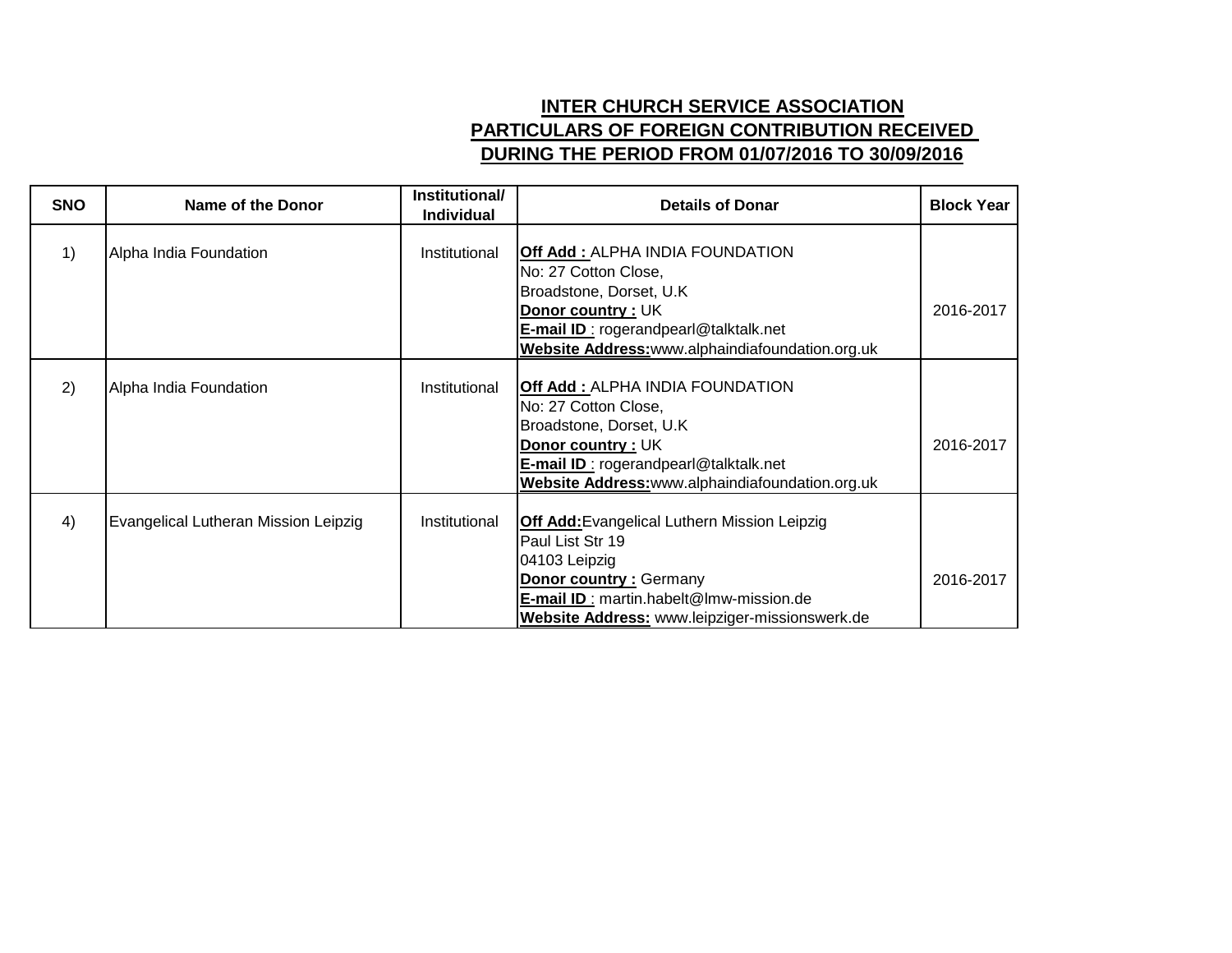| <b>Purpose for Which Received</b>                            | <b>Amount</b> | Date of<br><b>Receipt</b> |  |
|--------------------------------------------------------------|---------------|---------------------------|--|
| Children Welfare                                             | 460370.00     | 4/11/2016                 |  |
| <b>ELCA World Hunger</b><br>Padhar Hospital Project          | 977289.00     | 4/12/2016                 |  |
| <b>Consultation Charges</b><br>for Rev. Chandran Paul Martin | 265982.00     | 4/18/2016                 |  |
| for TELC Transfer                                            | 2992200.00    | 4/28/2016                 |  |
| Children Welfare                                             | 747370.00     | 5/17/2016                 |  |